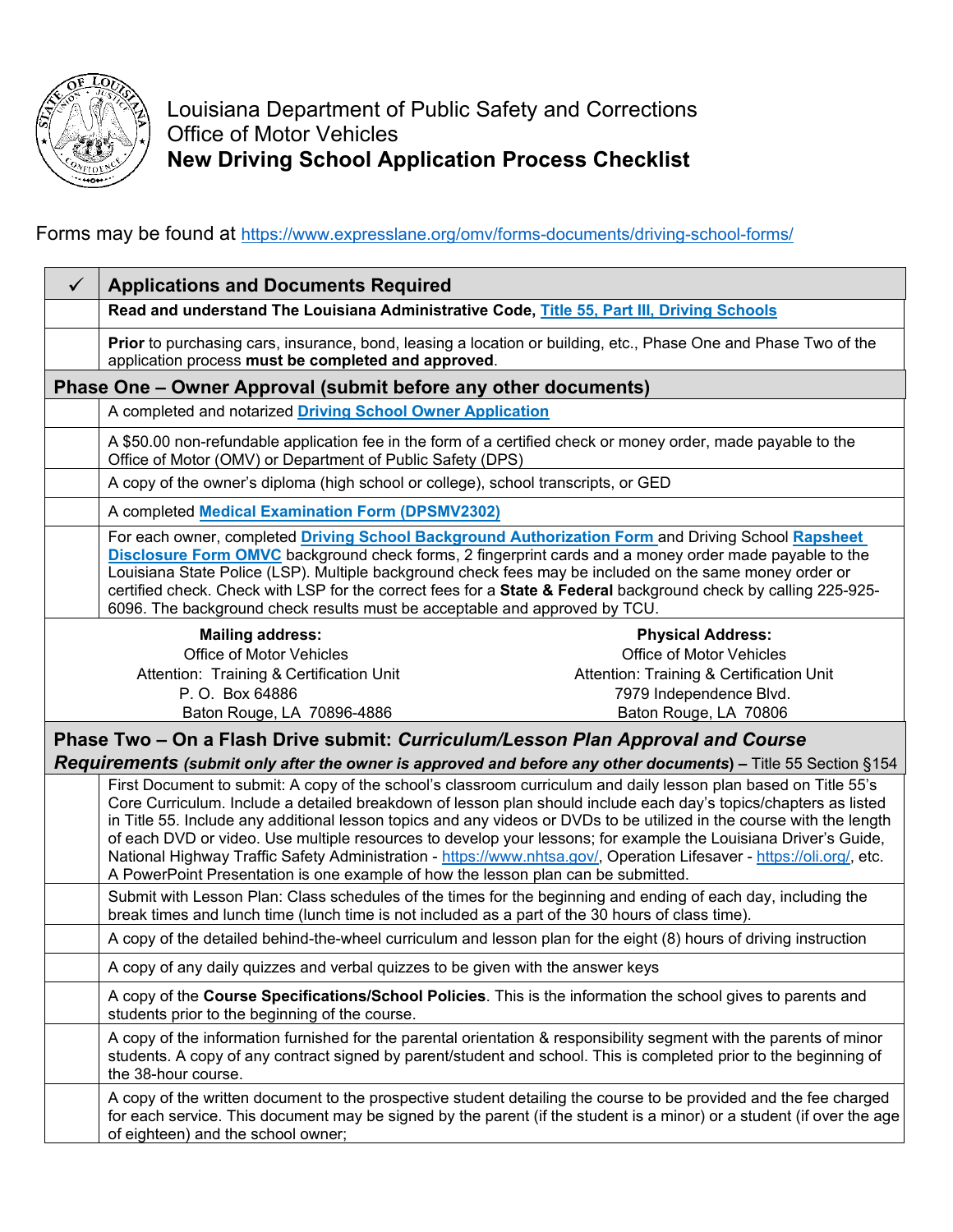| <b>Phase Three &amp; Four - Remaining documents and fees to submit are:</b>                                                                                                                                                                                                                                                                                                                                                                                                                                                                                                                                                        |  |  |
|------------------------------------------------------------------------------------------------------------------------------------------------------------------------------------------------------------------------------------------------------------------------------------------------------------------------------------------------------------------------------------------------------------------------------------------------------------------------------------------------------------------------------------------------------------------------------------------------------------------------------------|--|--|
| A completed and notarized Driving School Initial Location. School name should be approved prior to<br>Phase Three.                                                                                                                                                                                                                                                                                                                                                                                                                                                                                                                 |  |  |
| If the school is registered with the LA Secretary of State as an LLC, Inc. etc., proof of incorporation should be<br>presented with the Driving School Initial Application.                                                                                                                                                                                                                                                                                                                                                                                                                                                        |  |  |
| A \$150.00 or \$100.00 non-refundable application fee* in the form of a certified check or money order made<br>payable to the Department of Public Safety. *TCU will indicate which fee is applicable.                                                                                                                                                                                                                                                                                                                                                                                                                             |  |  |
| Occupational or Occupancy License with the physical location address of the driving school                                                                                                                                                                                                                                                                                                                                                                                                                                                                                                                                         |  |  |
| Surety Bond - \$20,000.00 - The Department (OMV) must receive a copy of a completed bond document and<br>Power of Attorney document.                                                                                                                                                                                                                                                                                                                                                                                                                                                                                               |  |  |
| Local Fire Department Inspection to review schools building for classroom sizes & number of<br>students/instructors allowed in each classroom or a State Fire Marshal Plan Review document. The Fire<br>Marshal Office must inspect the school and classrooms when the building/offices/rooms will be changed from one<br>type of use to another. A Plan Review is required for all buildings to be constructed, renovated, repaired or the<br>occupancy changed. A change of occupancy is determined by the classifications of the Life Safety Code; NFPA<br>101 (http://sfm.dps.louisiana.gov/pr info.htm)                       |  |  |
| A copy of the complaint or Grievance Sign to be posted in the classroom.                                                                                                                                                                                                                                                                                                                                                                                                                                                                                                                                                           |  |  |
| Provide a description (VIN, make, model, and year) of each school vehicle to be utilized for the 8-hour behind-<br>the-wheel driving instruction and/or road skills tests. For each vehicle utilized, proof of dual brake, instructor's<br>interior rearview mirror, eye check mirror and signs displaying the school's information must be submitted. A<br>checklist can be provided at the appropriate time.                                                                                                                                                                                                                     |  |  |
| A Certificate of Auto Liability Insurance shall be in the name of the company (school's name and physical<br>address); this certificate is from the issuing insurance carrier, not the agency; identify (by description and vehicle<br>identification number) the vehicle(s) covered. The certificate shall include the effective dates and limits of liability,<br>which shall be a minimum of \$500,000.00 in auto liability. The certificate must list the Office of Motor<br>Vehicles, Attn: Training & Certification Unit, P O Box 64886, Baton Rouge, LA 70896-4886 as a Certificate<br><b>Holder or Additional Insured.</b> |  |  |
| A Certificate of General Liability Insurance shall be in the name of the company (school's name); (Commercial<br>General Liability Insurance (CGL) protects businesses against property damage or bodily injury claims). The<br>general liability shall include the effective dates and limits of liability, which shall be a minimum of<br>\$1,000,000.00 (one million) for each occurrence. The certificate must list the Office of Motor Vehicles, Attn:<br>Training & Certification Unit, P O Box 64886, Baton Rouge, LA 70896 as a Certificate Holder or<br><b>Additional Insured;</b>                                        |  |  |
| A Road Skills 4-Column Direction Form of the route for the Third Party Road Skills Test. Providing a map is<br>optional.                                                                                                                                                                                                                                                                                                                                                                                                                                                                                                           |  |  |